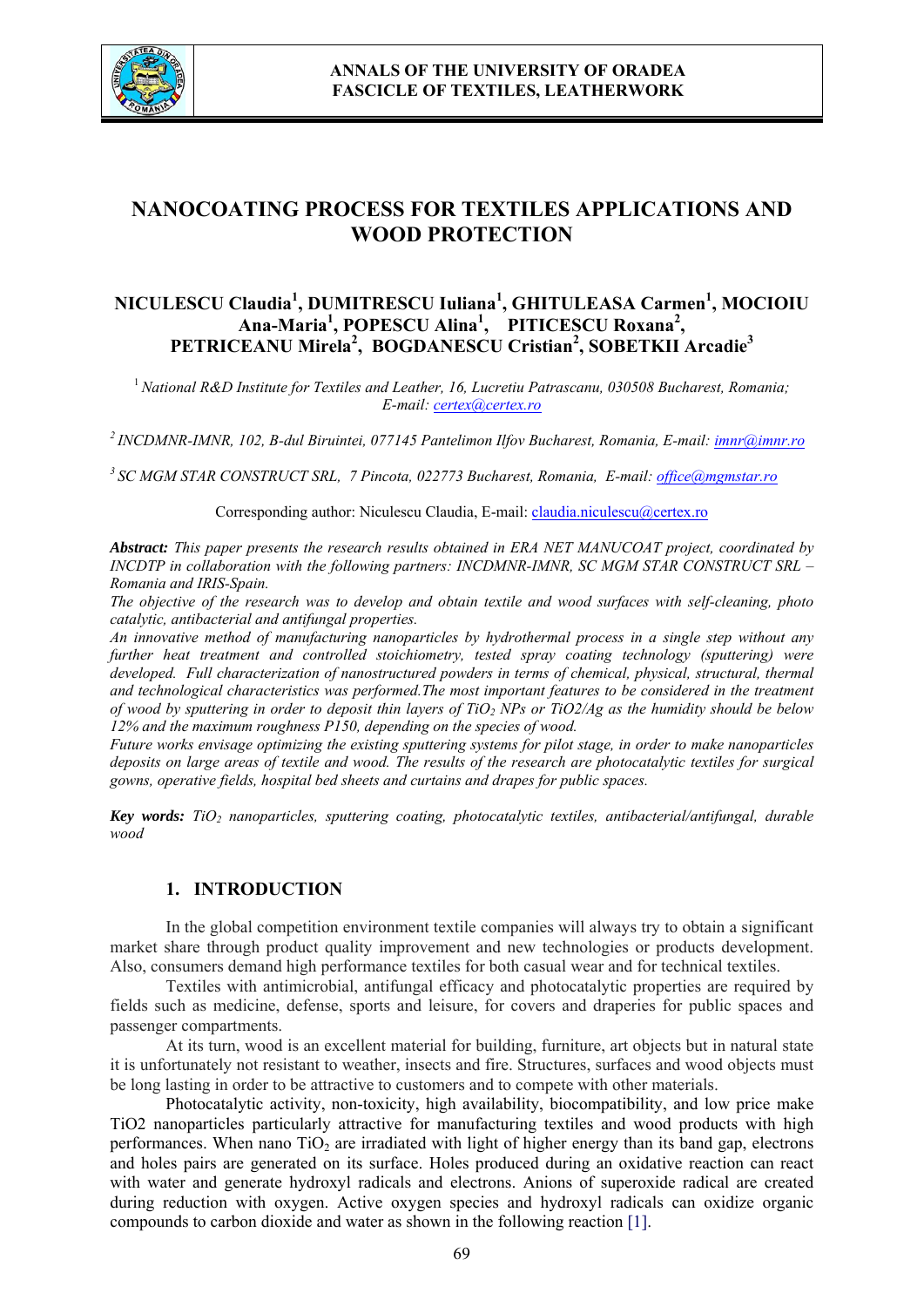$C_nO_mH_{(2n-2m+2)}$  +• $OH+O_2 \rightarrow nCO_2$  + $(n-m+1)H_2O$  (1)

Different methods for fabric treatment with nanoparticles are known and were studied: padding, ultrasonic treatment, plasma and electro-spray and sputtering.

This paper presents the lab experiments of  $TiO<sub>2</sub>$  nanoparticles deposition on textiles and wood by physical methods, sputtering.

### **2. EXPERIMENTAL PART**

#### **2.1. Technology for obtaining TiO<sub>2</sub> nanoparticles**

The characteristics of  $TiO<sub>2</sub>$  nanoparticles depend mainly on the method applied for their synthesis. The size, shape, crystalline structure and specific surface determine the electrical, chemical, optical properties and the photocatalytic activity of  $TiO<sub>2</sub>$  nanoparticles.

The innovative technology for obtaining nanostructured powders of  $TiO<sub>2</sub>$  and  $TiO<sub>2</sub>$  doped with Ag was developed by IMNR at laboratory level. Hydrothermal synthesis in one step, at high pressures (1000-3000 atm) and low temperatures starting from soluble inorganic salts of titanium and silver, is used to prepare silver doped nanostructured anatase. Hydrothermal process approach represents an alternative to the sol-gel, ball milling or spray pyrolysis processes used to prepare doped  $TiO<sub>2</sub>$ . Hydrothermal synthesis presents some advantages, namely: it is an environmentally friendly procedure, it enables the formation of nanostructured anatase phase (>95%) and the dopant level can be controlled [2] [3].

 The nanostructured powders were characterised in terms of chemical, physical, structural, thermal characteristics and photo catalytic properties, toxicity and antibacterial properties.

#### **2.2 Textile substrates**

The selection of textile substrates takes into account the following requirements: breaking and tear strength, elongation, abrasion resistance, thermal resistance, surface and volume resistivity, air permeability, water-vapour resistance, water permeability, the user and last but not least the cost. The textile materials were selected for areas of application where the functional effects, photo catalytic, antibacterial and antifungal properties are the most requested: hospitals, public spaces, clothes, home interior. We analysed nine textile substrates with different fibre compositions in terms of the characteristics mentioned above. The selected textiles were: Rafia-fabric from textured yarns, 100% polyester with crepe weave, for covers and curtains used in public spaces; Mihaela-fabric from shiny three lobe yarns and microfilaments yarns, 100% polyester with satin weave, for surgical gowns and drapes; Ivona-fabric made of 100% cotton, with combined pattern weave (vertical stripes), for hospital and home bed linen; Fabric code 154-5069 made of 55% polyester + 45% wool, for women dress. The selected textiles were used as substrates for the deposition of nanostructured layers which give them photocatalytic, antimicrobial and antifungal properties [4].

#### **2.3 Wood substrates**

For the selection of the wood substrates to be used during the project, the partners had intense discussions to ensure the compatibility of the substrates with the different set-ups of the project and their industrial relevance. Three wood types were selected to be analysed in the project: oak, beech and cherry. The oak was chosen for its intensive use for interior works and furniture. High density and high tannin content give this wood resistance against fungi, but its aspect is strongly affected by UV radiation and aging.  $TiO<sub>2</sub>$  nanoparticles surface treatment removes these disadvantages. Beech is one of the most common species of deciduous wood for interior applications. Its low porosity prevents protective treatment by impregnation, making it difficult to use for outdoor applications. Surface activation and treatment with  $TiO<sub>2</sub>$  nanoparticles provide the opportunity for its use in outdoor applications. Cherry wood was selected for its use in the manufacturing of art objects.

 The most important characteristics to be considered in the treatment of wood by plasma or sputtering in order to deposit thin layers of  $TiO<sub>2</sub>$  or  $TiO<sub>2</sub>/Ag$  nanoparticles are: - Humidity, must be below 12%; first tests will be done with samples with humidity between 10-15% (depending on species);

- Roughness depends on wood species, ideally P150 grit ISO / FEPA.

Rugosity and humidity are the only parameters usually provided by wood manufacturers.

#### **2.4. Sputtering technology**

Experimental deposition of nanostructured thin layers was performed by sputtering [5] [6]. Sputtering technology is a physical method deposition which involves removing the source material deposition at a temperature much lower than evaporation. The experiments for the deposition of  $TiO<sub>2</sub>$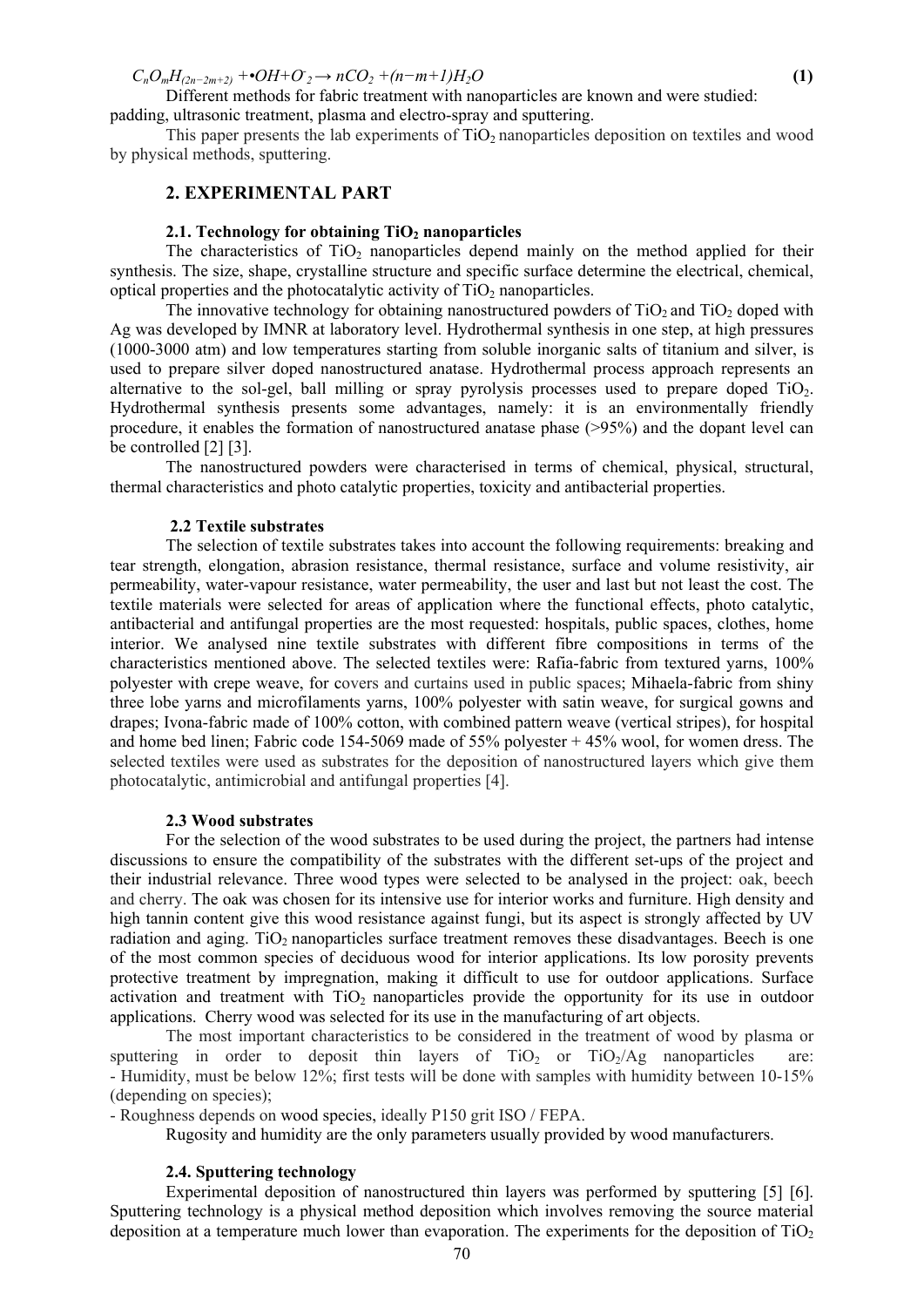

# **ANNALS OF THE UNIVERSITY OF ORADEA FASCICLE OF TEXTILES, LEATHERWORK**

and  $Ag/TiO<sub>2</sub>$  nanoparticles on small size substrates of textiles and wood were performed on VU-2 M vacuum equipment. Basically, the method involves placing the substrate and material deposition in a vacuum chamber in the presence of an inert gas. TiO<sub>2</sub> and TiO<sub>2</sub>/Ag nanoparticles powders was pressed into 2 g pills. Then it was sintered in high vacuum equipment VU-2M, equipped with 2 inch sputtering, e-gun and resistive sources, glow discharge plasma cleaning system, carousel and thickness monitoring. Sintering was tested by electron beam heating and resistive method. It was concluded that resistive method is preferable because the electron beam pulverizes the material. The equipment has rotation and monitoring system of deposition rate and thickness control. Before the deposition process, textile and wood substrates were treated in Argon-Oxygen plasma to purify the surface. Sputtering deposition system performs simultaneously two functions: surface activation and deposition of  $TiO<sub>2</sub>$ nanoparticles or  $TiO<sub>2</sub>/Ag$ . The deposition rate and thickness was monitored by Inficon XTC quartz controller with parameters set for TiO<sub>2</sub> (density of 4.26 g / cc and Z-ratio of 0.4). The sputtering deposition cannot be included in the continuous wood and textile production process, being used in a discontinuous –offline process (in comparison with the plasma treatment method that can be used in a continuous – online process).The sputtering experimental works were performed at laboratory scale on small textile and wood areas. Textile substrates have been covered with 5 and 10 nm  $TiO<sub>2</sub>$  and with 5 and 10 nm  $Ag/TiO<sub>2</sub>$  by RF sputtering.

# **3. RESULTS AND DISCUSSIONS**

# **3.1. Technical characteristics of nanoparticles obtained by hydrothermal technology**

Chemical components of NPs obtained at lab scale are presented in table 1: *Table 1: Chemical components of NPs* 

| Sample code   | Components % |  |  |  |  |  |
|---------------|--------------|--|--|--|--|--|
|               |              |  |  |  |  |  |
| MCTi          |              |  |  |  |  |  |
| <b>MCTiAg</b> |              |  |  |  |  |  |



XRD spectrum for lab nanoparticle samples is presented in figures 1 and 2.

*Fig.1: XRD spectrum for MCTi samples. Fig.2: XRD spectrum for MCTiAg* samples

The best photocatalytic activity (100%) of the MCTiAg sample was measured at 75 min. For the MCTi sample the best photocatalytic activity (97.071%) was measured at 150 min.

# **3.2. Characteristics of textiles and wood samples nanocoating by sputtering**

The textile and wood samples coated with  $TiO<sub>2</sub>$  and  $TiO<sub>2</sub>/Ag$  were analysed in terms of morphology and elemental composition of the deposited layers and the functional effects namely: hydrophobicity / hydrophilicity, photocatalytic effect, surface and volume electric resistant, antibacterial and antifungal effect.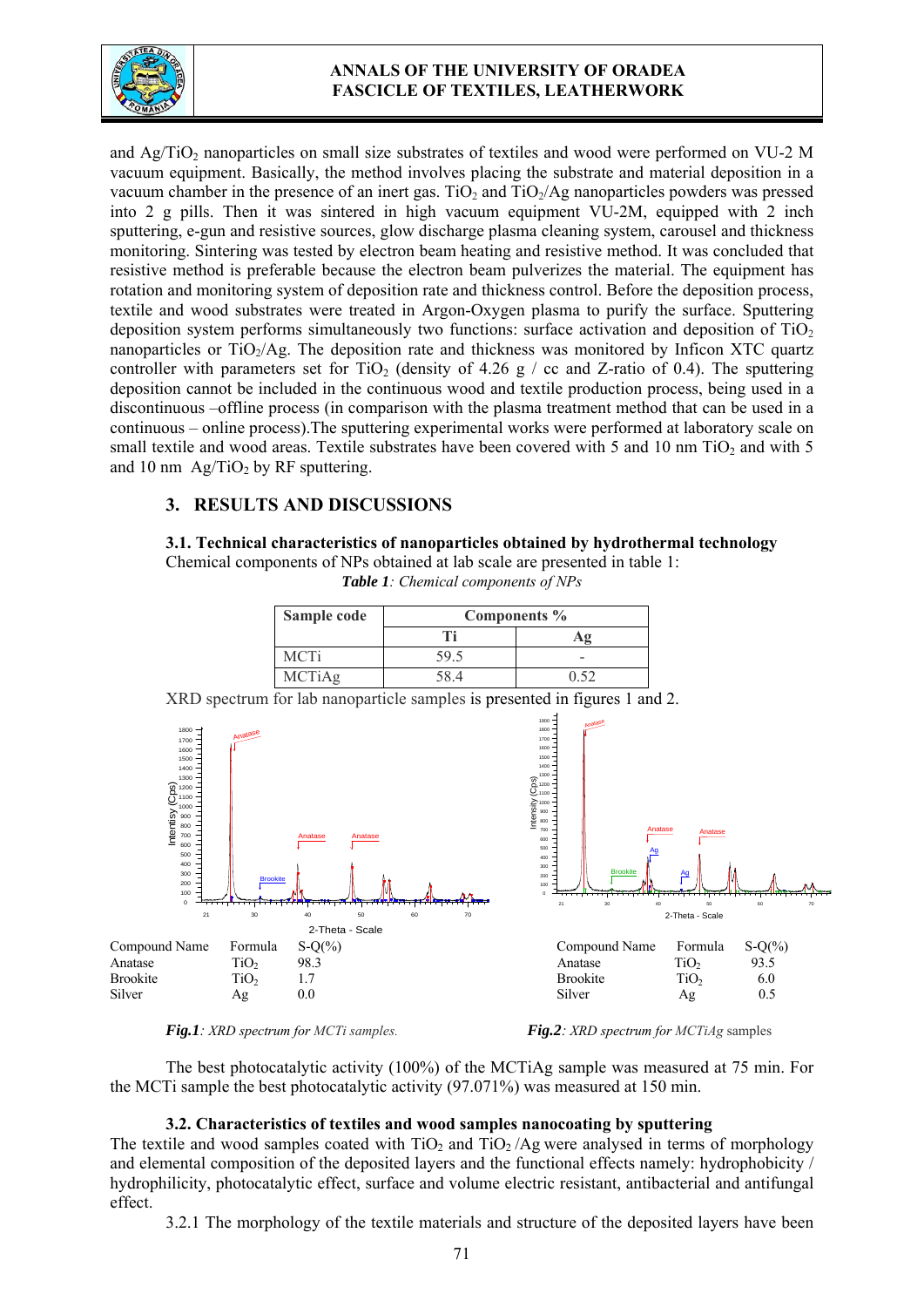analysed by scanning electron microscopy, (Quanta 200, FEI, Netherlands), figure 3.



*Fig.3: The morphology of the textile materials and structure of the deposited layers* 

 The sputtering coatings of Rafia do not significantly modify the surface characteristics of the PET fibres. In the case of Mihaela only a few nanoparticles are seen on the fibres covered with 5nm  $TiO<sub>2</sub>$  layer (MCTi) while the fibre coated with a thicker layer (10nm) is very smooth and uniform. The difference could come from the smoother, finer fibres (76.3 den, 108 μm diameter) used in the warp of Mihaela sample compared to Rafia sample (168.4den, 179 μm diameter). In the case of Ivona sample with 10nm sputtering, the layers seem more uniform, covering the fibres better. After the deposition of TiO<sub>2</sub> and Ag/TiO<sub>2</sub>, on code 154-5069 fabric, both the polyester and wool fibres composing the sample are covered with a thin layer of metal oxide, creating a smoother surface.

3.2.2 The identification of the metals deposited on samples

The EDX unit connected to the SEM microscope was used to determine the chemical contents of elements presented in the surface of coated fabrics.

EDX spectra for Rafia indicate the presence of  $TiO<sub>2</sub>$  and  $Ag/TiO<sub>2</sub>$  on the material. The dominant elements are carbon attributed to polyester fibres and oxygen attributed to polyester fibres and titanium oxide. The sample presents a higher Ag/Ti ratio for coatings with 10nm (Ag/TiO<sub>2</sub> = 0.21) than for those with 5nm  $(Ag/TiO<sub>2</sub> = 0.3)$ . This behaviour is largely due to hydrophobicity and polyester fibres structure which allow uniform deposition of oxide films. For coated Mihaela material, the ratio Ag/Ti is 0.27 for 5 nm coatings and it increases to 0.42 for deposits thicker than 10nm. For the Ivona sample covered with  $10<sub>nm</sub> A<sub>g</sub>/TiO<sub>2</sub>$  spectra were performed for particles present on the surface of the material. Due to the presence of other elements and especially of large amounts of carbon and oxygen from the substrate, practically Ag/Ti ratio has relatively high error margins. EDX spectra for fabric code 154-5069 confirm the deposition of  $TiO<sub>2</sub>$  and Ag/TiO<sub>2</sub>. The amount of silver and titanium increases as the layer thickness grows.

3.2.3 Hydrophobicity/hydrophilicity of the nanocoated samples are analysed by measuring their contact angle, using the VCA Optima equipment and distilled water as test liquid.

The materials' wetting capacity modifications induced by sputtering show the results:

- Rafia sample is initially hydrophilic, due to fibres type and to large interspaces between yarns and after sputtering nanocoating it becomes hydrophobic (about  $124^\circ$ ).

- Mihaela sample is initially hydrophobic  $(88<sup>0</sup>)$  and after sputtering nanocoating it becomes hydrophilic due to polar groups:  $=C=O$ ,  $-O-C=O$ ,  $-COH$ ,  $-COOH$ ,  $-CHOH$  and better adherence of TiO<sub>2</sub>.

- Ivona sample is strongly hydrophilic  $(0^0)$ , both initially and after deposition, the water drops being instantaneously absorbed by the materials.

- Fabric Code 154-5069 is initially and after deposition highly hydrophobic (about  $130^{\circ}$ ).

3.2.4 Evaluation of the photocatalytic activity

Evaluation of photocatalytic effect was performed by two methods: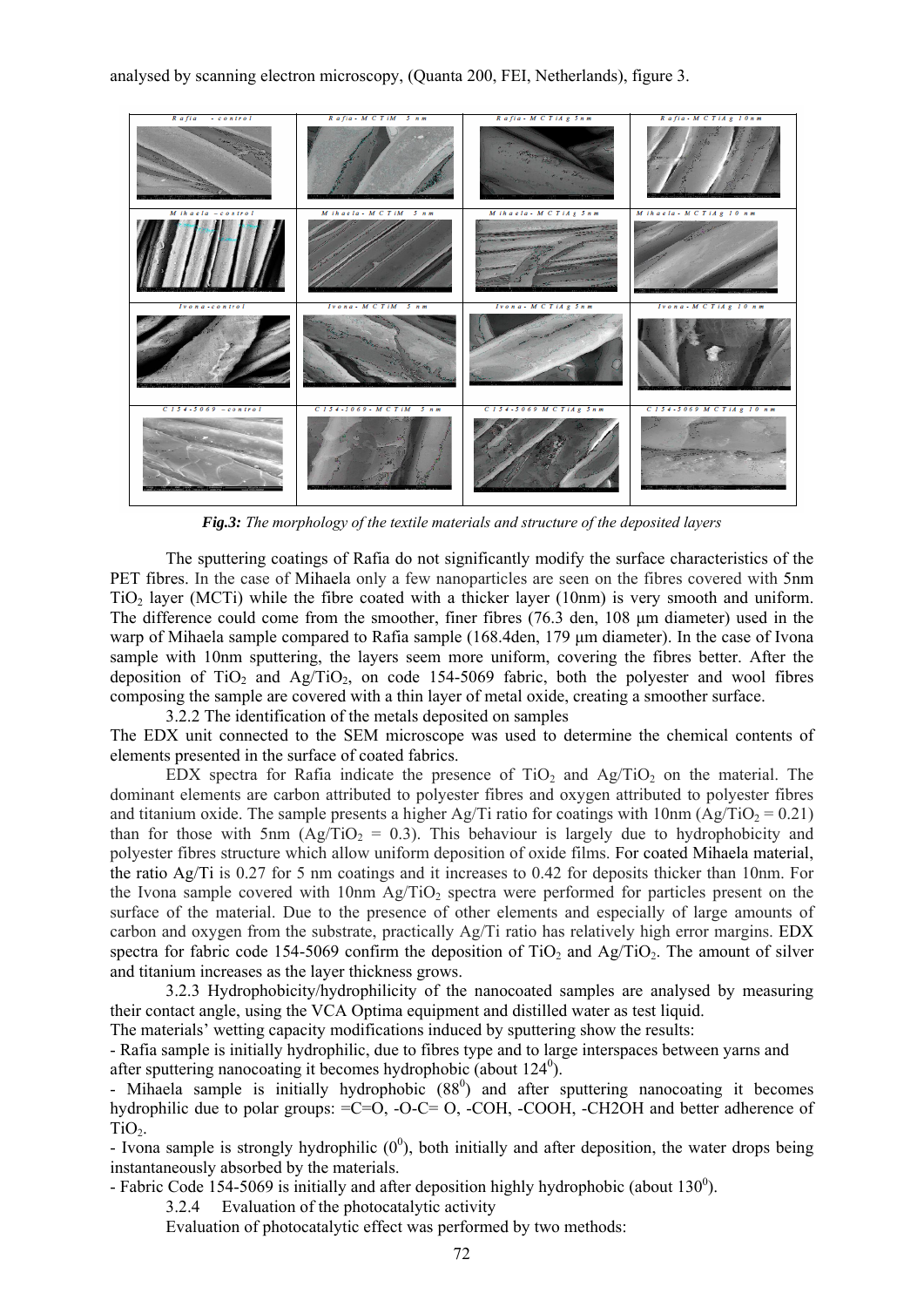

### **ANNALS OF THE UNIVERSITY OF ORADEA FASCICLE OF TEXTILES, LEATHERWORK**

- Photodegradation of methyl orange solution with different concentrations (0.01, 0.005, 0.002 g  $/L$ ) and exposure to UV radiation under stirring ( $\lambda = 254$ nm and 365nm);

- Measurement of the colorimetric coordinates of the initial samples and of the stained samples after exposure to artificial light. The samples coated with 5nm layer of  $TiO<sub>2</sub>$  and Ag/TiO<sub>2</sub> were spotted with 3 drops of 0.02g/L Methylene Blue(MB), 0.02g/L Methyl Orange(MO), coffee (C). The spotted samples have been exposed to artificial light according to standard ISO 105- B02:2013 in Apollo light fastness tester provided with Xenon lamp, simulating sunlight, wavelength: 300-700nm, the lamp irradiation:  $42W/m^2$ . , humidity  $45\%$ , light exposure temperature:  $50\degree \text{C}$ . UV-VIS spectra of solution  $0.002g/L$  MO + Ivona coated with 5nm MCTiAg and 10nm MCTiAg exposed to UV radiation (365nm) are presented in figure 4 a) and 4b).





*Fig.4 a): UV-VIS spectra of solution*0.002g/L *MO + Ivona coated with 5nm MCTiAg*



Photodegradation efficiency after 4 hours is 15.38% for 5nm MCTiAg and 4.06% for 10 nm MCTiAg.

The second method for the evaluation of colours of stained samples after exposure to artificial light uses the spectrophotometer Hunterlab with 0/45 degrees geometry. Spotless original material was the reference.

| Sample/Stained with | Initial  |         |         |        | MCTiAg 5 nm |         |         |        |
|---------------------|----------|---------|---------|--------|-------------|---------|---------|--------|
|                     | $dL^*$   | $da^*$  | $db^*$  | $dE^*$ | $dL^*$      | $da^*$  | $db*$   | $dE^*$ |
| Rafia/C             | 1.4      | $-0.43$ | 0.67    | 1.61   | 1.36        | 0.77    | 1.14    | 1.93   |
| Rafia/MO            | 3.54     | $-0.65$ | $-0.18$ | 3.61   | 4.19        | $-0.62$ | $-2.04$ | 4.7    |
| Rafia/AM            | 2.39     | $-0.5$  | $-0.02$ | 2.44   | 2.53        | $-0.24$ | $-1.41$ | 2.91   |
| Mihaela/C           | $-4.45$  | $-1.84$ | 16.37   | 17.07  | $-2.38$     | $-2.94$ | 13.67   | 14.18  |
| Mihaela/MO          | $-0.69$  | $-2.06$ | 7.1     | 7.42   | $-1.31$     | $-2.85$ | 10.23   | 10.7   |
| Mihaela/AM          | $-1.1$   | $-1.89$ | 5.79    | 6.19   | $-1.09$     | $-2.79$ | 8.87    | 9.36   |
| $I$ vona/C          | $-9.5$   | $-0.96$ | 25.99   | 27.69  | $-9.47$     | $-1.62$ | 28.18   | 29.77  |
| Ivona/MO            | $-2.6$   | $-2.22$ | 19.06   | 19.36  | $-2.83$     | $-2.33$ | 18.73   | 19.08  |
| Ivona/AM            | $-10.38$ | $-4.94$ | 8.26    | 14.15  | $-7.22$     | $-4$    | 10.35   | 13.24  |
| Code 145-5069/ C    |          | $-1.59$ | $-2.09$ | 2.81   | 0.95        | $-1.29$ | $-2.08$ | 2.63   |
| Code 145-5069/MO    | 1.09     | $-1.4$  | $-2.64$ | 3.18   | 2.82        | $-4.61$ | $-5.38$ | 7.63   |
| Code 145-5069/ AM   | 1.08     | $-1.63$ | $-2.58$ | 3.23   | 1.58        | $-3.84$ | $-4.4$  | 6.05   |

*Table 2: Colour difference for stained samples after exposure to light* 

Total colour difference (DE \*) is almost double for all treated stained materials compared with the original material stained and exposed for 67 hours to artificial light, except for the sample code 154-5069.

3.2.3. Antibacterial and antifungal effect

 Antibacterial effect was tested at E.Coli and E. Aureus in conformity with SR EN ISO 20645:2005 and antifungal effect was tested at Candida albicans and Trichophyton interdigitale in conformity with ASTM E2149-01 and ISO 20743:2007. The samples tested were Mihaela and Ivona for medical sector.Mihaela sample treated with MTTiAg 5 nm and 10nm presented a satisfactory antibacterial effect. Ivona sample treated with MTTiAg 5 nm presents antibacterial efficiency at limit.

Textile samples treated with  $Ag/TiO2$  presented excellent results when tested against Candida